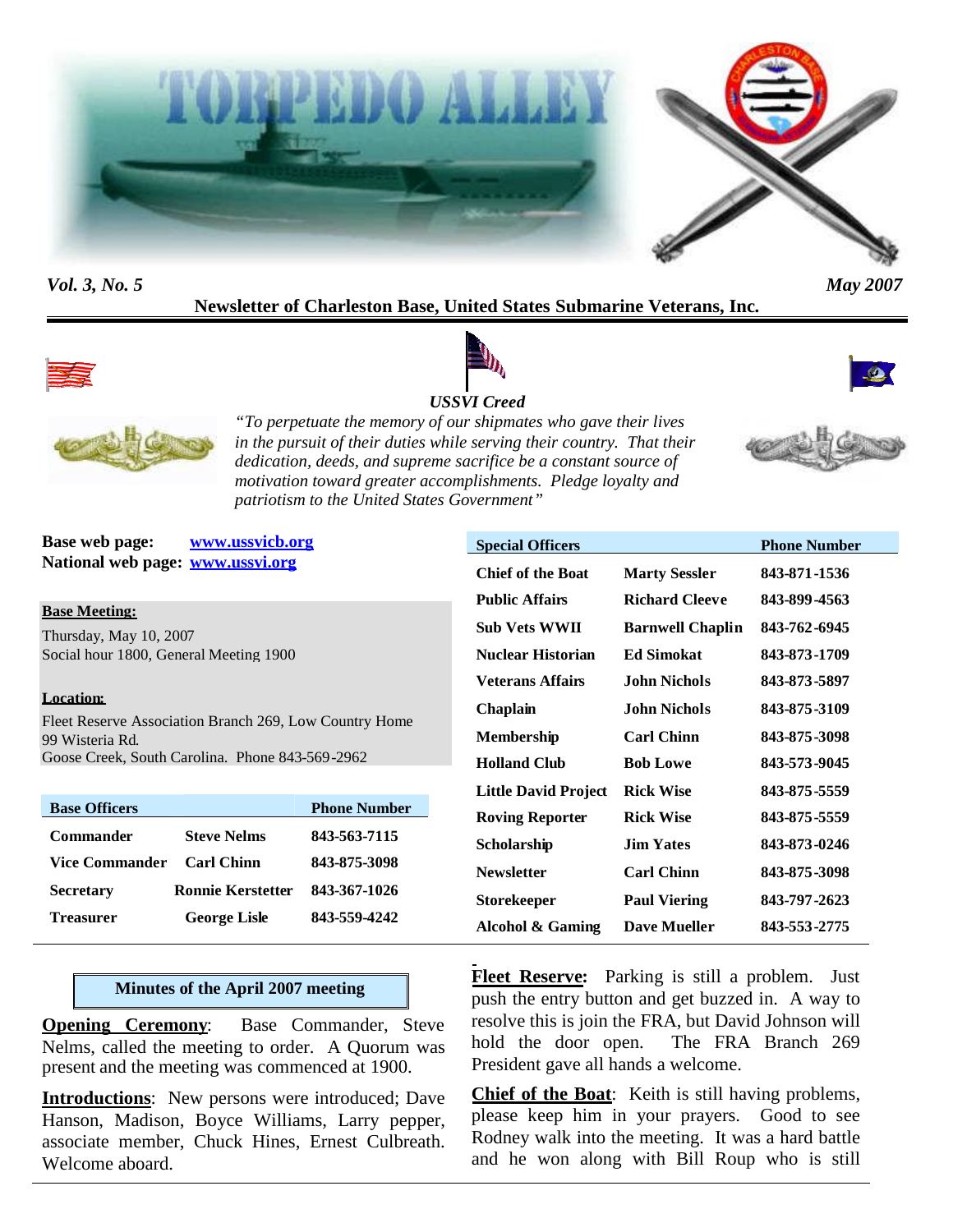**Treasurer**: George Lisle gave the treasurer's report.

**Secretary**: Ronnie Kerstetter was absent. Base Commander asked for a motion to approve the meeting minutes from last month. A motion was made and seconded. Minutes approved.

**Storekeeper**: Hats are in. Available: gold dolphins, magnet for cars, gold dolphin ties, one jacket left \$40.00.

**Chaplain**: The flag we received last meeting from Mark in Iran will be hung in an appropriate place. Our thanks for the flag and your sacrifice for our freedom, please sign the card that is being sent around, there is also an invite for him to stop and visit us, and if you want to email a response send it to Bill Kennedy.

Nick Nichols will step in and relieve me as Chaplin. We are not getting much response in flag folding, "0" is where we stand - need more input.

**Public Affairs**: Web page, check on the links, If you go to one of our functions and take pictures, send them to me so I can publish them on the web. Remember our web page is www.ussvicb.org

**Sub Vets WWII**: Amberjack memorial service went good, our thanks to all who helped.

Lee Allison: I have some 2007 WWII calendars for sale and also some Polaris magazines.

**Veteran's Affairs**: Nick covered some topics, medical fraud for TriCare For Life, check your billing and question what you don't understand. Base decal will no longer be issued at the air base. Check the web site for other services. With the web site you can find just about any information you want.

Since I'm taking over the Chaplin duties we will need a new VA Officer.

**Membership**: Membership as we stand now is 262. Dave Rein won the new member recruiting drive. He received 2 years Base membership dues. Congratulations Dave!

National issues membership cards, if you are having problems see Carl Chinn.

**Scholarship:** Jim Yates was not present. Scholarship award is on May 22, at Summerville School at 1900.

**Alcohol & Gaming**: Wednesday social, April 18, for new members, a free ticket and one beverage. Come out and join in the camaraderie, dinner 1730- 1830. Walt Deal donates a lot of goodies along with Smitty and his "Twinkie" run

Next meal is Buddha burgers and hot dogs. One time

recouping.

Working party this week, our thanks to all who helped out, all went well and everything was accomplished, the pole barn and shed are now electrified.

Grits Parade - St George-leave the barn at 0930, line up at 1000, spot 36-37, parade at 1100 hours.

Pole Barn electrical and odd and ends, we need \$137.00 appropriated, motion made and seconded. Motion carried.

Does any body know anyone that does specialty painting? We need and artist that could paint a submarine on the pole barn.

**Base Commander**: Mike Emerson, Ben Heber are helping with the float. Contact Mike if you are willing to help on our continual PMs that have to be done.

*American Submariner* magazines are being sent to the nuclear power school. They are receiving 18 of them and are getting distributed to the right people.

District 4 – 6 convention in Daytona, Florida, April 25- 29

Plaques: Had a box of them donated to the base, so we have more of them.

**District Four**: No report.

**Old Business**: Bylaws discussed first, changes and wording, everyone has had a chance to review all changes put forth and had ample time to notify the board of any issues the changes were covered. Motion was made by Bill Kennedy that we accept this revision, this was seconded by Ed Simokat, motion carried.

Frank Evans is the Lazy Eye Screening Program chairman. Please volunteer to help Frank.

**New Business:** June  $9<sup>th</sup>$ , picnic, hot dogs hamburgers, bring a covered dish. More info to follow.

**Good Of The Order**: Memorial for the Hobson at Patriot's Point.

Jim Eckles is doing good, using a cane now.

John Mc Cain at the VFW at 1800 Wednesday.

Rodney - Thanks to all for showing thoughtfulness and kindness during recovery. Along with him was Bill Roup who is recovering from his accident.

Neck, April 11th we need to do something for our submarine birthday. Rodney McKanna appointed chairman for submarine birthday.

December 15th is our Christmas party, more info to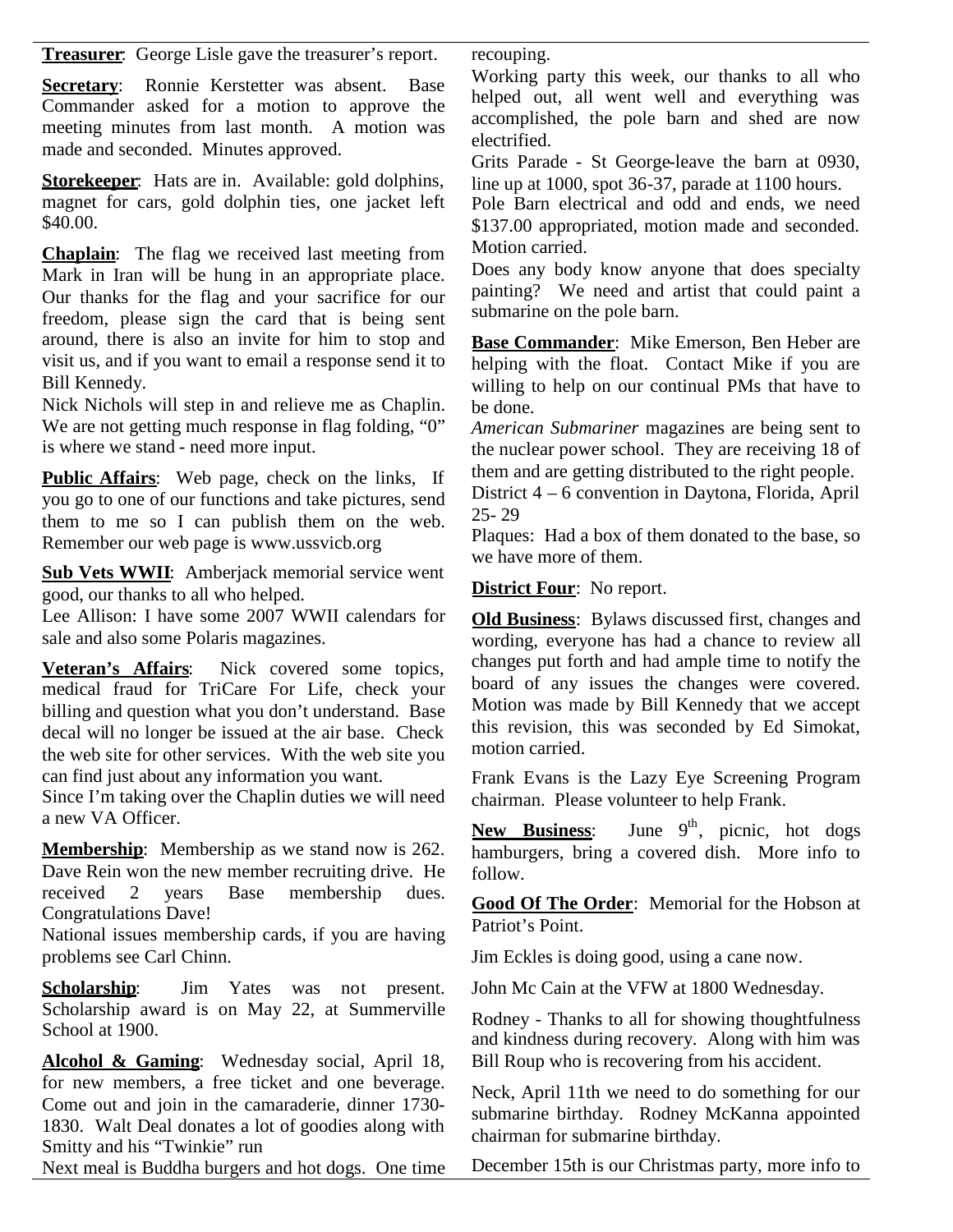Buddha was sick I went to the house and got \$5.00 from him.

Attendance: best we had is 28, we would like more. Our average is 7.63% from our base, math class is Commander, one hour prior to social night. Cans, so far around 403 dollars Other items discussed: Dept head parking, verbiage on how to talk to some one with a better education than you and how to read poetry. This falls under this department head responsibilities.

come.

Don't forget the elections next month; let Stan know if you want to run for an elected office: Vice Commander, Secretary, Treasurer.

Depth Charge drawing winner: Larry Pepper.

The Base Commander adjourned meeting at 2007.

# **\*\* End of the minutes for April 2007 \*\***

*"Don't tell mom I'm a submariner, she thinks I play piano in a whorehouse."*



#### **Membership and Dues Information:**

We are currently the third largest base in size. We have 269 members behind Groton (2,199) and San Diego (329). Keep on recruitin'!

If you have any changes to your membership info (address, phone, e-mail, etc.) you can now make those changes directly on-line in the Sub Vets national database. If you want, I can make the changes for you...just let me know. If you have changes, please let me know at **chasbasemembernews@sc.rr.com** or **carlc@sc.rr.com** or call 875-3098. This is so we can keep our local information current and accurate. I update the COB and others with contact/personal information.



| <b>May Submarines Lost:</b> |                |              |  |
|-----------------------------|----------------|--------------|--|
| <b>USS Runner</b>           | SS 275         | May 28, 1943 |  |
| <b>USS</b> Lagarto          | SS 371         | May 3, 1945  |  |
| <b>USS Squalus</b>          | SS 192         | May 23, 1939 |  |
| <b>USS</b> Scorpion         | <b>SSN 589</b> | May 27, 1968 |  |

*There is a port of no return, where ships May ride at anchor for a little space And then, some starless night, the cable slips, Leaving an eddy at the mooring place . . . Gulls, veer no longer. Sailor, rest your oar. No tangled wreckage will be washed ashore.*

## **Oklahoma City First Sub with New VMS**

NORFOLK (NNS) -- USS Oklahoma City (SSN 723) took the next step in technological advances this April, adding the Navy's newest navigational tool to its arsenal.

The Voyage Management System (VMS) -- a combination of digital charts, constant global positioning system fixes, environmental sensors and electronic command and control -- will allow the submarine to eliminate many of the constraining aspects of navigation when using paper charts.

ETC (SS) Robert Jacques, Submarine Force assistant navigator, explained VMS will provide greater benefits than paperless navigation.

"VMS will reduce manpower workload by almost 40 percent and it will allow for plans to be utilized at a future date or shared with other units in the same ports," said Jacques.

"The computerized voyage plan safety checker assists the operator in finding hazards to navigate around and the integration of contact data from various sources including BPS-15 Radar, fire control, Automatic Identification System (AIS) onto the electronic chart will allow for easier situational awareness for the contact management process," he continued. The new system will save space, which is a valuable commodity on submarines. All charts are stored on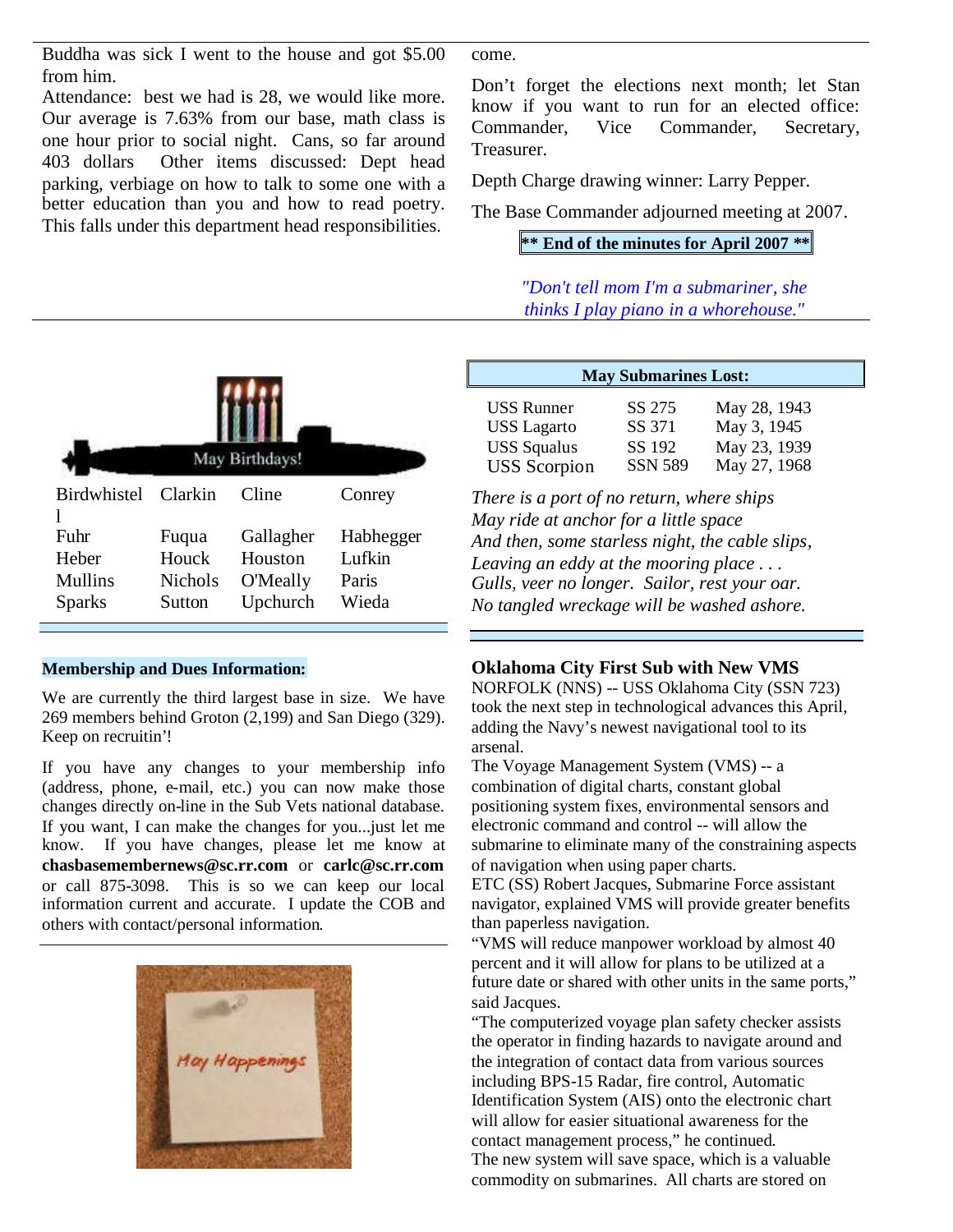May 5 – Dedication of the Uniformed Services Memorial 1000 at 1255 Yeamans Hall Rd.

#### **Annual Elections**

Officers are elected at the regular meeting in May each year. If you desire to run for one of these positions: Commander, Vice-Commander, Treasurer or Secretary, please get your nomination to Stan Standrich as soon as possible so your name will be on the ballot!

# **Terminology Trivia**

# *"Irish Pennant"*

A stray or unnecessary piece of line, fabric, or anything else of an untidy appearance. The Navy's insistence on neatness is sometimes irritating to the uninitiated.

## **Parking at the Fleet**

Below is a map to shows where parking is allowed at the Fleet Reserve for our meetings.

Basically there is the Fleet parking lot and the streets around it. You can park on *both* sides of Wisteria Rd. *and* Gardenia Rd. Gardenia Rd is the street in front of the 84 Lumber.

Just be sure to leave about 3 car lengths in front of stop signs.





compact discs.

"Imagine the entire world's charts in your CD holder," said Jacques.

A wide range of associated publications such as sailing directions and an atlas of pilot charts, normally kept on subs, will also be converted to CDs. The digital nautical charts can be downloaded or ordered from the National Geographical Intelligence Agency (NGA) web site along with other data provided by NGA which add needed bottom contour features necessary for safe navigation.

Capt. Mike Brown, force navigator for Submarine Force, says the many different features VMS offers will be vital to efficient navigation.

"In the past the quartermaster would do all of this work that could take anywhere from 10 minutes or more just to plot our position. By the time you completed that task you would already be 10 minutes beyond that plot. With VMS, it's plotting for you as you are moving along which allows the quartermaster to look ahead more," said Brown.

Brown describes the whole process of VMS much like that of using newer computer software, saying that at first many will be frustrated at the newer technology. "I would compare it to using Mapquest instead of conventional maps. In the past you would get out your map and physically plan the route you were going to take. These days you can just pull up Mapquest, type in where you want to go and follow the directions given by the computer," said Brown. "It just takes a different way of thinking. I happen to think this way is much easier." Brown says training is a key factor to get the submarine crews ready for the implementation of the VMS. "There [are] really two steps to certifying the sub. Making sure the submarine meets the requirements and training the crew for certification," said Brown. Training for VMS is well underway said Jacques. "There is a formal two-week school taught by Submarine Learning Center (SLC) for the VMS operator and a weeklong school for the assistant navigator," he said. "The navigator pipeline school at SLC is also dedicated to VMS operation. Of course there will always be on-board training. It's conducted as part of qualifications as quartermaster of the watch." According to Brown, once the system is installed and the crew is fully trained it's really up to the squadron to clarify it certified for use.

"The process is really given to Fleet Forces Command but they delegate the process down to the Submarine Force. Once the crew is certified the submarine is deemed ready for paperless navigation," said Brown. Oklahoma City is the first submarine to operate on this version of VMS. USS Cape St. George (CG 71), the first naval vessel to use the system, has been navigating paperless since May 2005.

Brown believes the system could be fully implemented on all submarines by 2009. USS Norfolk (SSN 714) is the next submarine scheduled to implement the

**Reunion News**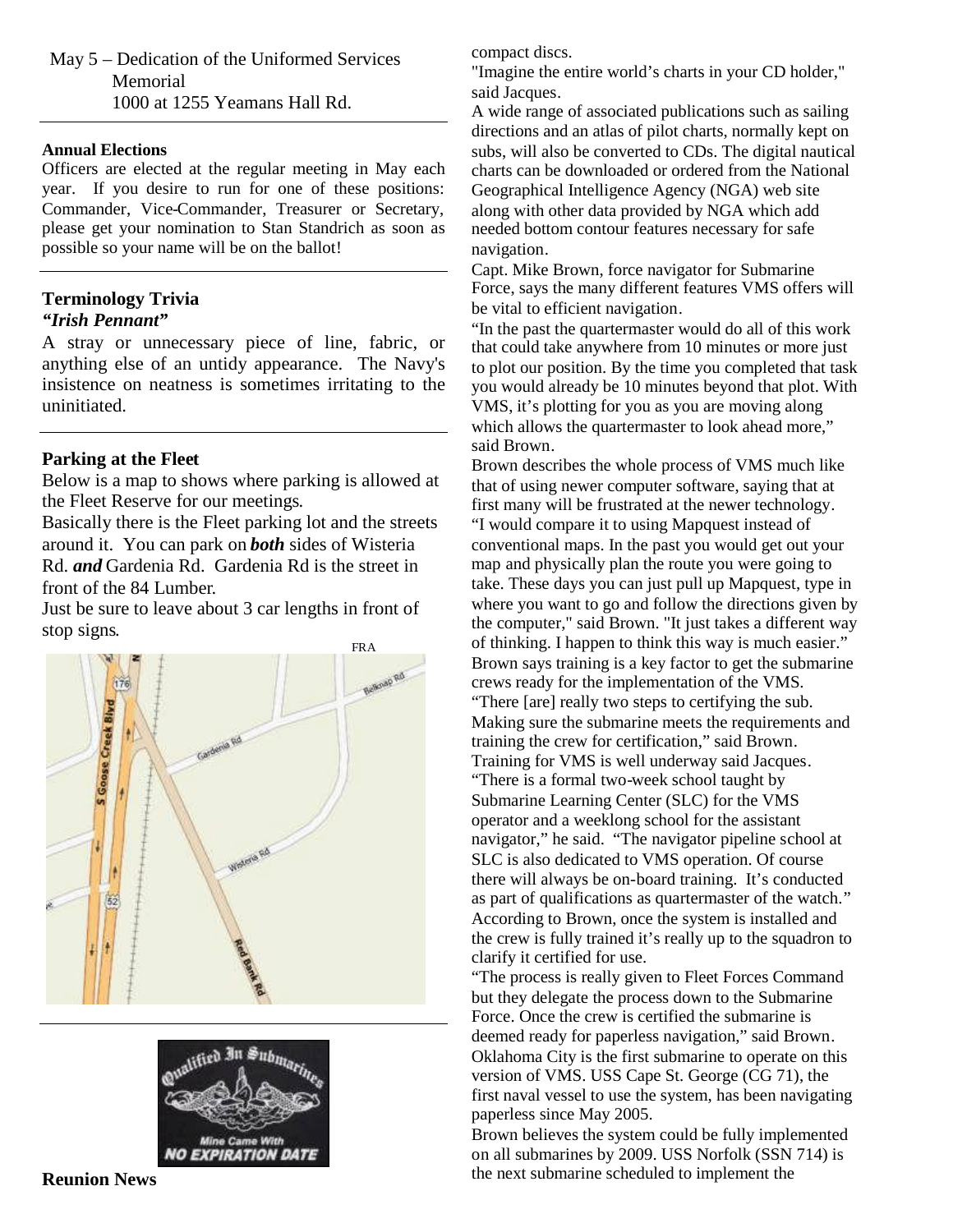If you have information about a boat reunion that you want posted in the newsletter, please give me the details. Last meeting I received some information from someone, but I lost the scrap of paper it was written on. E-mail may be better, but I will strive to keep all info given to me. The boat may be the James Madison. USS JAMES MADISON SSBN-627 Jun 20-23, 2007

Location: **Groton, CT**

POC: **Fred&Charline Huwe** Phone: **715-794-2842** Email: **fchuwe@cheqnet.net** POC: **Gil Raynor** Phone: **800-424-8372** Email: **fchuwe@cheqnet.net**

# **From the District Commander**

The combined District 4/6 Convention was held in Daytona Beach, Florida from April 25th to 29th. All who attended from Charleston Base had a great time with all the activities and socials that were occurring. There were in excess of 150 shipmates in attendance. I finally met with John Carcioppolo, the Eastern Region Director. He spoke at the Men's Luncheon and gave feedback from the National Level. In June, I will be attending a ERD conference in Groton, CT. If any members have other issues, other than retention, recruitment and meeting management, I will be happy to take your input. At the D4/D6 Convention, we covered several subjects that all members will be receiving feedback on. New Business: As will be promulgated during the next regular meeting of Charleston Base, the Eastern Region Director will be soliciting all members that desire to be nominated for District Four Commander. As the National Bylaws read, this position must be elected each year. My last year has been a great learning experience and I will desire to nominate again for another year term. I have enjoyed representing the 12 bases in District Four and am very proud to be part of the Charleston Base!

# **Worlds Largest Commissary Opens**

SAN DIEGO **--** The world's largest commissary opened April 20 after a grand opening ceremony at Naval Station San Diego. The new commissary has two entrances, one for the Grab-N-Go shopper and one for the pantry loader. According to Patrick Nixon, director and chief executive officer of the Defense Commissary Agency (DeCA), the new store signals a paradigm shift for commissaries.

"Today, we're all about the health and wellness of our customers," he said. " And San Diego, with its healthminded population, seemed the perfect place to roll out our new health and wellness initiatives."

Produce is the store's signature department, offering an enormous variety of fresh fruit and vegetables -- with a

program, and is scheduled to be certified later this year. In May, USS Florida (SSGN 728), in conjunction with Operational Test and Evaluation Force will begin the first phase of testing followed closely by USS Virginia (SSN 774) later in the summer.

## **Navy Announces Christening of Submarine North Carolina**

WASHINGTON -- The Navy's newest attack submarine, North Carolina, was christened Saturday, April 21, during an 11 a.m. EDT ceremony at Northrop Grumman Newport News Shipyard, Newport News, Va. The fourth submarine of the Virginia class, SSN 777 will bear the name North Carolina to honor the Tar Heel State.

The submarine will be the fourth ship of the U.S. Navy to bear the name North Carolina. The first was a 74-gun ship-of-the-line that served from 1820 to 1836. The second North Carolina was a Tennessee-class armored cruiser that was also built at the Newport News shipyard and served from 1908 to 1921. The third North Carolina was the first of the Navy's modern battleships, serving from 1940 to 1947, earning 12 battle stars for service during World War II. The battleship now serves in Wilmington, N.C., as a memorial for all North Carolinians killed in World War II.

Vice Adm. John J. Donnelly, commander, Submarine Force, commander, Submarine Force, Atlantic, commander, Allied Submarine Command, will deliver the ceremony's principal address. Linda Bowman, wife of retired Adm. Frank "Skip" Bowman, former director, Naval Nuclear Reactors, will serve as sponsor of North Carolina. The ceremony will be highlighted by a timehonored Navy tradition when Mrs. Bowman christens the ship by breaking a bottle of champagne over the submarine.

This next-generation attack submarine, the Virginia class, will provide the Navy with the capabilities required to maintain the nation's undersea supremacy well into the 21st century. North Carolina will have improved stealth, sophisticated surveillance capabilities and special warfare enhancements that will enable it to meet the Navy's multi-mission requirements. Virginia class submarines are able to attack targets ashore with highly accurate Tomahawk cruise missiles

and conduct covert long-term surveillance of land areas, littoral waters or other sea-based forces.

Other missions include anti-submarine and anti-ship warfare; special forces delivery and support; and mine delivery and minefield mapping. With enhanced communications connectivity, the submarine also will provide important battle group and joint task force support, with full integration into carrier battle group operations.

Cmdr. Mark E. Davis, a native of upstate New York, will become the ship's first commanding officer and will lead a crew of approximately 134 officers and enlisted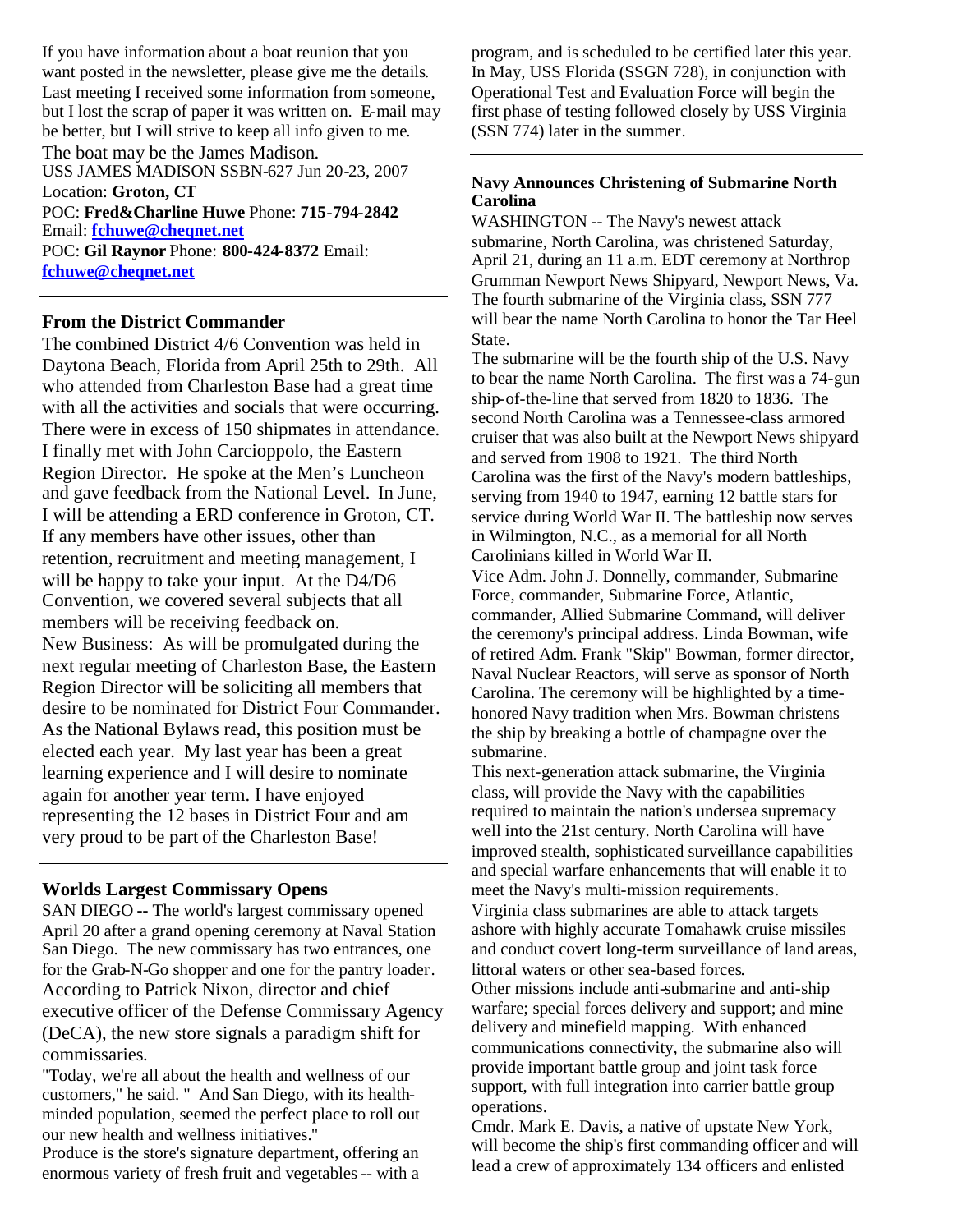special focus on Hispanic and Asian products. Continuing the emphasis on nutrition is the ample and well-stocked health and wellness center, located next to the produce section. A special information kiosk provides customers with science-based information on diet and nutrition. Nearby is a "mini cooking school" where customers can watch cooking demonstrations.

With 75,000 square feet of sales area, the San Diego commissary offers plenty of room to spread out and shop. There is a vast meat and seafood department. The deli and bakery has a special gourmet olive bar. There is even a special self-contained Grab-N-Go store for customers who want to pop in and grab a few necessities.

Die-hard commissary customers know the best reason to shop the commissary is the average savings of 30 percent or more as compared to retail grocery stores.



## **Eastern Region Districts 4 and 6 Combined Conference**

Charleston Base was represented at the conference by several members. The conference was OK, but was nowhere near as fun and successful as the one last year in Charleston. Almost everyone at this year's conference made that same comment over and over again. Imagine the Hospitality Room closing at 1600 on Saturday afternoon!

In addition to the Commander, Vice Commander and COB, attendees included Rick Sparger, Clyde Peters, Bill Roberts, Dave Mueller, Ed Simokat, Beetle Bailey, Jerry Stout, Marvin Miller, Sam Vlam and Jim Williams.

There was a contest for the best ad for the conference booklet. Votes were submitted by attendees and Charleston Base came out on top as the winner, just like we planned!

personnel.

The 7,800-ton North Carolina is being built by Northrop Grumman Newport News Shipyard, and is 337 feet in length, has a beam of 34 feet, and can operate at more than 25 knots submerged. North Carolina is also designed with a reactor plant that will not require refueling during the planned life of the ship-reducing lifecycle costs while increasing operational availability.

## **Dedication**

The City of Hanahan, Mayor, and Council has invited all Submarine Veterans to the dedication of the Uniformed Services Memorial to be held on May  $5<sup>th</sup>$  at 1000 at 1255 Yeamans Hall Rd. Refreshments will be provided. If you plan to attend please RSVP at 554-4221. Uniform of the Day will be khaki pants, brown shoes, blue shirt, vest and blue ball caps. If you do not have a vest please come and join us using the above attire.

# **Canes For Veterans**

Can-Am Care, LLC, announced in April, the "HUGO Salutes Our Veterans" program to provide folding canes to World War II and Korean War Veterans. The HUGO folding canes with interchangeable handles will be provided at no charge to veterans who may be in need of mobility assistance. According to Can-Am Care, the program is instituted to recognize the support and efforts members of the United States Armed Forces made for our country during World War II and the Korean War. Can-Am manufactures the HUGO Folding Cane and a number of related mobility assistance products. Veterans are encouraged to contact Can-Am Care at 1(888) 412-4992 M-F 08- 1600 EST or refer to www.HUGOSalutes.com. Proof of service may be required.

## **DFAS Website Update**

The Defense Finance and Accounting Service (DFAS) is returning to its original World Wide Web location on 1 MAY. The DFAS Web site will shift to http://www.dfas.mil from its current location within the Department of Defense domain at http://www.dod.mil/dfas. DFAS officials believe the change will make the Web site easier to find for its customers and partners. The information available on the site, which includes topics such as military and civilian pay, retiree and annuitant pay, and vendor pay will remain current and relevant for the site's visitors. Visitors who have bookmarked the old site address at http://www.dod.mil/dfas to access the DFAS site should update their Web browser bookmarks with the new